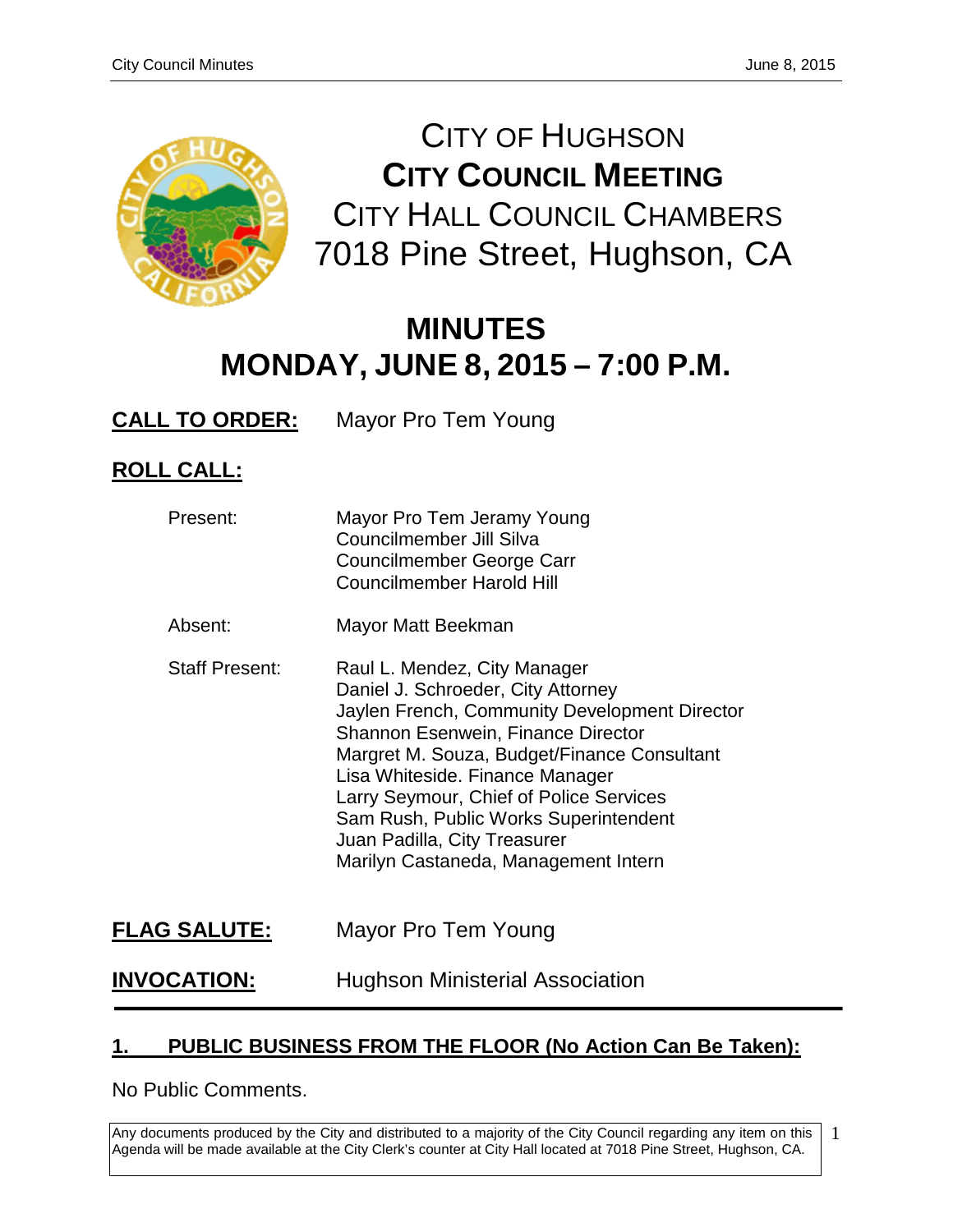# **2. PRESENTATIONS:**

**2.1:** A Proclamation of the Hughson City Council Declaring June as Disability Awareness Month.

**Mayor Pro Tem Young presented the Proclamation and read it aloud. Shannon Anderson, Special Event Coordinator from Society of Disabilities, was present to accept the award.**

**Shannon Anderson thanked the City Council and announced the statewide effort to get all of California to Proclaim June as Disability Awareness Month.** 

# **3. CONSENT CALENDAR:**

**All items listed on the Consent Calendar are to be acted upon by a single action of the City Council unless otherwise requested by an individual Councilmember for special consideration. Otherwise, the recommendation of staff will be accepted and acted upon by roll call vote.**

- **3.1:** Approve the Minutes of the Regular Meeting of May 26, 2015.
- **3.2:** Approve the Warrants Register.
- **3.3:** Review and Approve the City of Hughson Treasurer's Report: Investment Portfolio Report for March 2015.
- **3.4:** Waive the Second Reading and Adopt Ordinance No. 2015-03, an Ordinance of the City Council of the City of Hughson, Amending Title 8, Chapter 8.30, Section 130 of the Hughson Municipal Code – Urban Water Quality Control.
- **3.5:** Waive the Second Reading and Adopt Ordinance No. 2015-05, an Ordinance of the City Council of the City of Hughson, Amending the Hughson Municipal Code (HMC) Chapter 17.03.060 – Parking.
- **3.6:** Waive the Second Reading and Adopt Ordinance No. 2015-06, an Ordinance of the City Council of the City of Hughson, Amending Hughson Municipal Code Title 13 Chapter 13.04.340 – Water Conservation and Prohibition on Water Waste.

**YOUNG/SILVA 4-0 (BEEKMAN - ABSENT) motion passes to approve the Consent Calendar as presented.** 

# **4. UNFINISHED BUSINESS: None.**

Any documents produced by the City and distributed to a majority of the City Council regarding any item on this Agenda will be made available at the City Clerk's counter at City Hall located at 7018 Pine Street, Hughson, CA. 2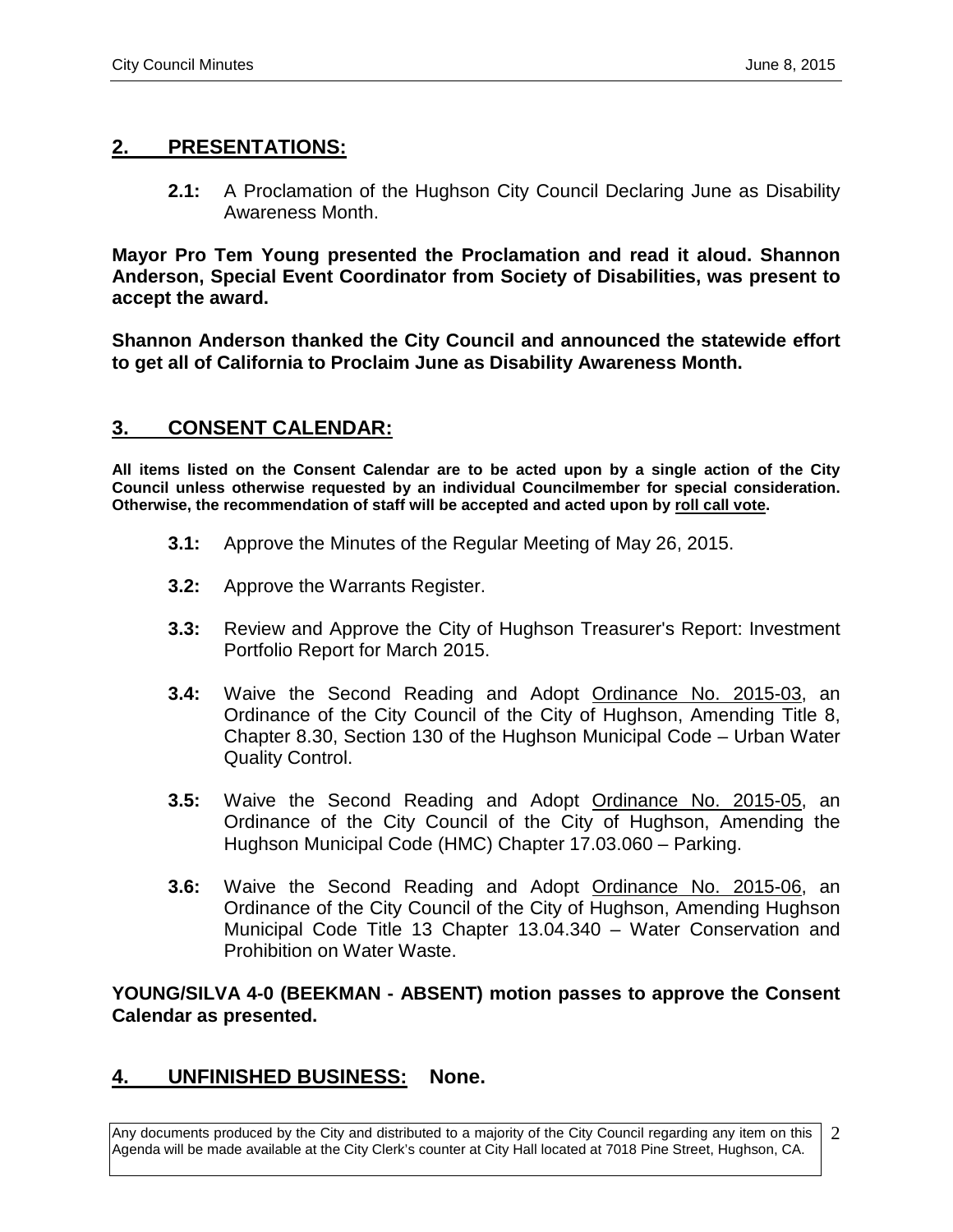#### *AJOURN TO THE CITY OF HUGHSON MAY 26, 2015 ADJOURNED MEETING PURSUANT TO GOVERNMENT CODE SECTION 54955. –7:30 P.M*

#### *RECONVENE TO THE CITY OF HUGHSON CITY COUNCIL MEETING. –7:35 P.M*

**Upon the reconvening of the City Council Meeting, Director French presented the update on this item. A request to remove Ordinance No. 2015-04 was made and a new request will be made at a further date.** 

**No Action was taken.**

### **5. PUBLIC HEARING TO CONSIDER THE FOLLOWING: None**.

#### **6. NEW BUSINESS:**

**6.1:** Review and Approve the City of Hughson's Fiscal Year 2015-2016 Preliminary Budget and Related Actions and Adopt Resolution No. 2015- 17, Amending the Salary Range Schedule for Designated Management Classifications and the Classification Plan for City of Hughson Employees.

**Margaret M. Souza, Budget/Finance Consultant, and Shannon Esenwein, Director of Finance, presented the Staff Report on this item. Ms. Souza thoroughly reviewed the information contained in the Fiscal Year 2015-2016 Preliminary Budget and answered questions of the Council.** 

**Director French added comment on the restructuring of staffing positions in the Public Works Department. The recommended change will add structure to the Department.**

**City Manager Mendez, made comment regarding that reorganization and its consistency with his vision of investing in the current staff who are dedicated and capable.** 

**Council Member Silva and Mayor Pro Tem Young thanked staff for all their hard work and providing detailed information.**

**Mayor Pro Tem Young opened Public Hearing at 7:38 P.M. There were no Public Comments. The Public Hearing was closed at 7:39 P.M.**

**Hill/YOUNG 4-0 (BEEKMAN - ABSENT) motion passes to Approve the City of Hughson's Fiscal Year 2015-2016 Preliminary Budget and Related Actions and Adopt Resolution No. 2015-17, Amending the Salary Range Schedule for** 

Any documents produced by the City and distributed to a majority of the City Council regarding any item on this Agenda will be made available at the City Clerk's counter at City Hall located at 7018 Pine Street, Hughson, CA. 3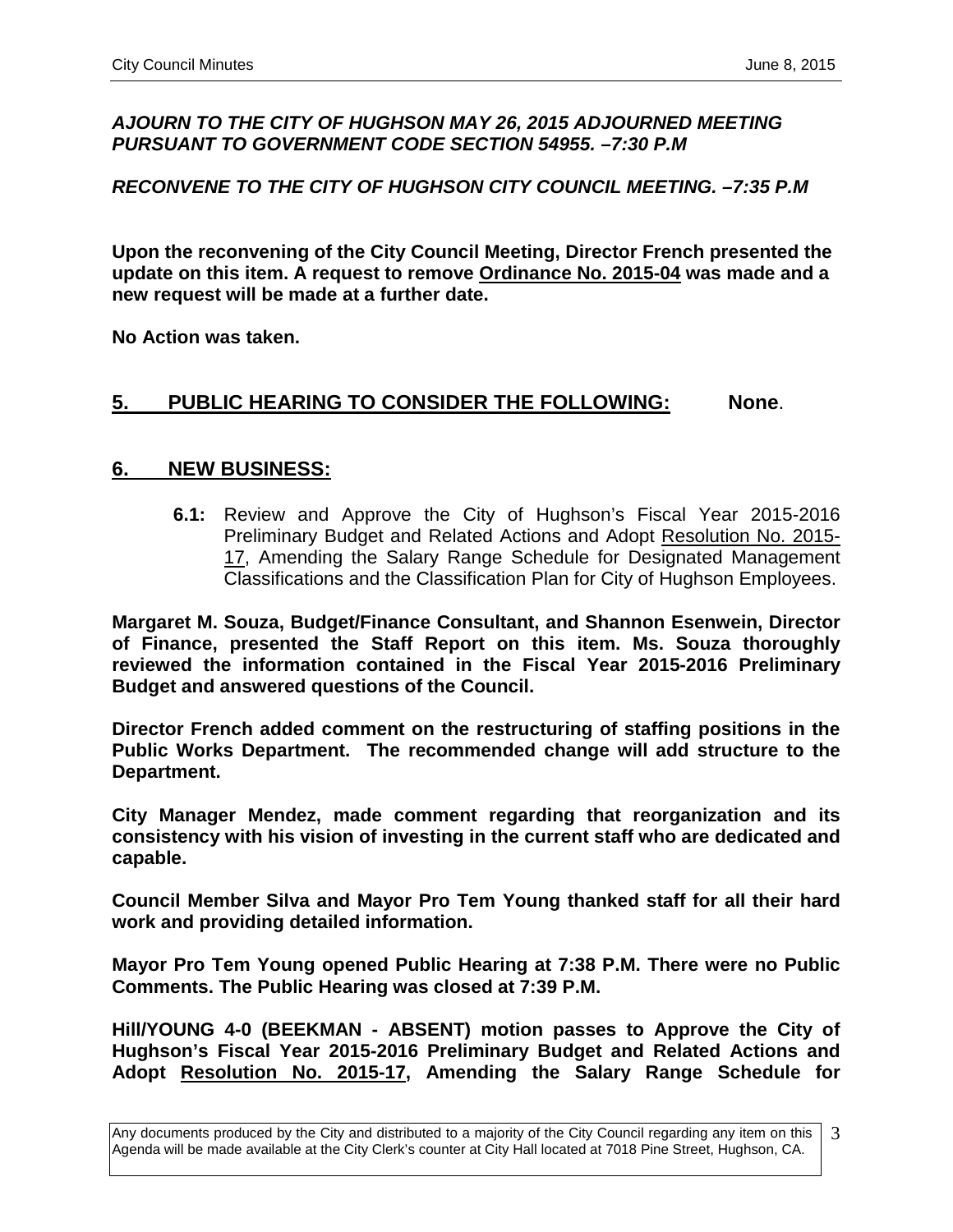#### **Designated Management Classifications and the Classification Plan for City of Hughson Employees.**

**6.2** Adopt Resolution No. 2015-18, Restricting Irrigation of Outdoor Landscapes to No More than Two Days Per Week, a Measure Necessary for the Immediate Protection of Health and Safety and for Compliance with State Law.

**City Attorney Schroeder presented the Staff Report on this item. He also reviewed the information regarding the recommendation to implement stricter watering guidelines in light of recent State actions and answered questions from Council. City Attorney Schroeder recommended that the motion also include that the effective date be 30 days from June 8, 2015 to give City staff the ability to get conduct outreach and education to let the public adapt to the new watering days and times.** 

**Mayor Pro Tem Young opened Public Hearing at 7:45 P.M. There were no public comments. The Public Hearing was closed at 7:46 P.M.** 

**YOUNG/CARR 4-0 (BEEKMAN - ABSENT) motion passes to Adopt Resolution No. 2015-18, restricting irrigation of outdoor landscapes to no more than two days per week, a measure necessary for immediate Protection of Health and Safety and for compliance with State Law.** 

# **7. CORRESPONDENCE: NONE.**

# **8. COMMENTS:**

**8.1:** Staff Reports and Comments: (Information Only – No Action)

# **City Manager: City Manager Mendez provided an update on the success of the first installment of Hughson's Concert Series. He also shared with the City Council and public that the Hughson Farmers' Market was this upcoming Thursday, the Hughson Fire Protection District's Centennial was scheduled for the weekend of June 20-21, 2015, that the Proposition 218 Notice went out last week and City Hall was receiving feedback from residents and that the associated**

Any documents produced by the City and distributed to a majority of the City Council regarding any item on this Agenda will be made available at the City Clerk's counter at City Hall located at 7018 Pine Street, Hughson, CA. 4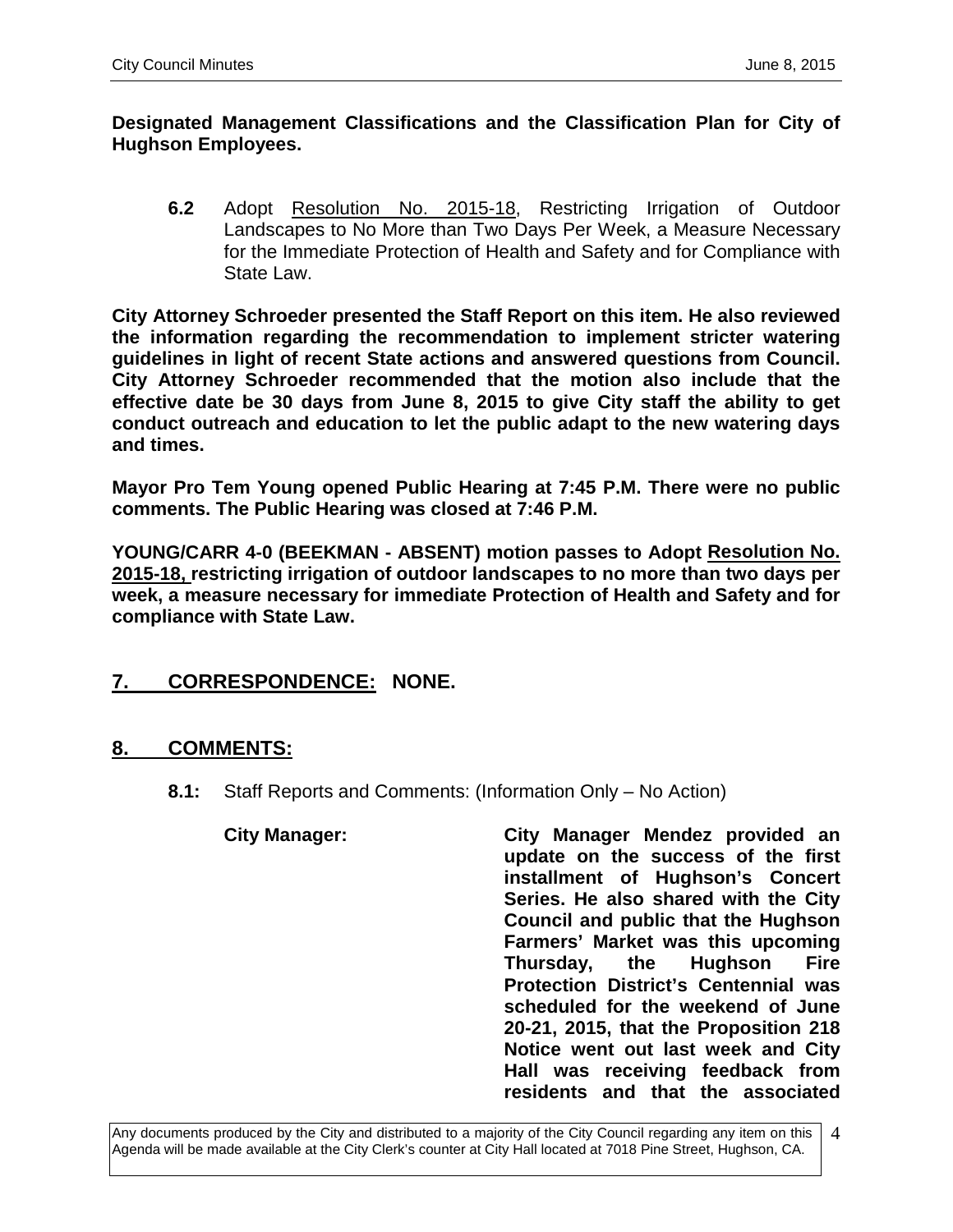**workshops for residents will be held on June 17 and July 8. Lastly, he noted that the City will be transitioning to Gilton Solid Waste Management later in the month and that they will be present at the Farmers' Market to do additional education and outreach on the services to be provided.** 

#### **City Clerk:**

| <b>Community Development Director:</b><br><b>Director of Finance:</b> | Community<br><b>Development</b><br>Director French shared that<br>they had moved the item for<br><b>City</b><br>the<br>Council's<br>consideration of the<br>annual<br>assessment districts to the<br>next regular meeting with the<br>public hearing still scheduled<br>for July 13, 2015, that the Tully<br>Road Project will be pushed<br>back a week but should still be<br>finished early September, and<br>provided an update on the<br>Hughson water tower graffiti<br>and plans to include graffiti<br>vandalism<br>prevention<br>and<br><b>Community</b><br>measures.<br>also<br>Development French<br>additional<br>shared<br>that<br>amenities for toddlers<br>had<br>been installed at the Starn Park<br>playground. Lastly,<br>he<br>provided an update on the<br><b>Market</b><br><b>Farmers'</b><br>positive<br>feedback from residents and<br>elements for future<br>new<br><b>Farmers' Markets.</b> |
|-----------------------------------------------------------------------|---------------------------------------------------------------------------------------------------------------------------------------------------------------------------------------------------------------------------------------------------------------------------------------------------------------------------------------------------------------------------------------------------------------------------------------------------------------------------------------------------------------------------------------------------------------------------------------------------------------------------------------------------------------------------------------------------------------------------------------------------------------------------------------------------------------------------------------------------------------------------------------------------------------------|
|                                                                       |                                                                                                                                                                                                                                                                                                                                                                                                                                                                                                                                                                                                                                                                                                                                                                                                                                                                                                                     |
| <b>Police Services:</b>                                               | Chief Larry Seymour provided the                                                                                                                                                                                                                                                                                                                                                                                                                                                                                                                                                                                                                                                                                                                                                                                                                                                                                    |

**City Council with the Crime Statistic Report from 05/11/2015 - 06/07/2015.**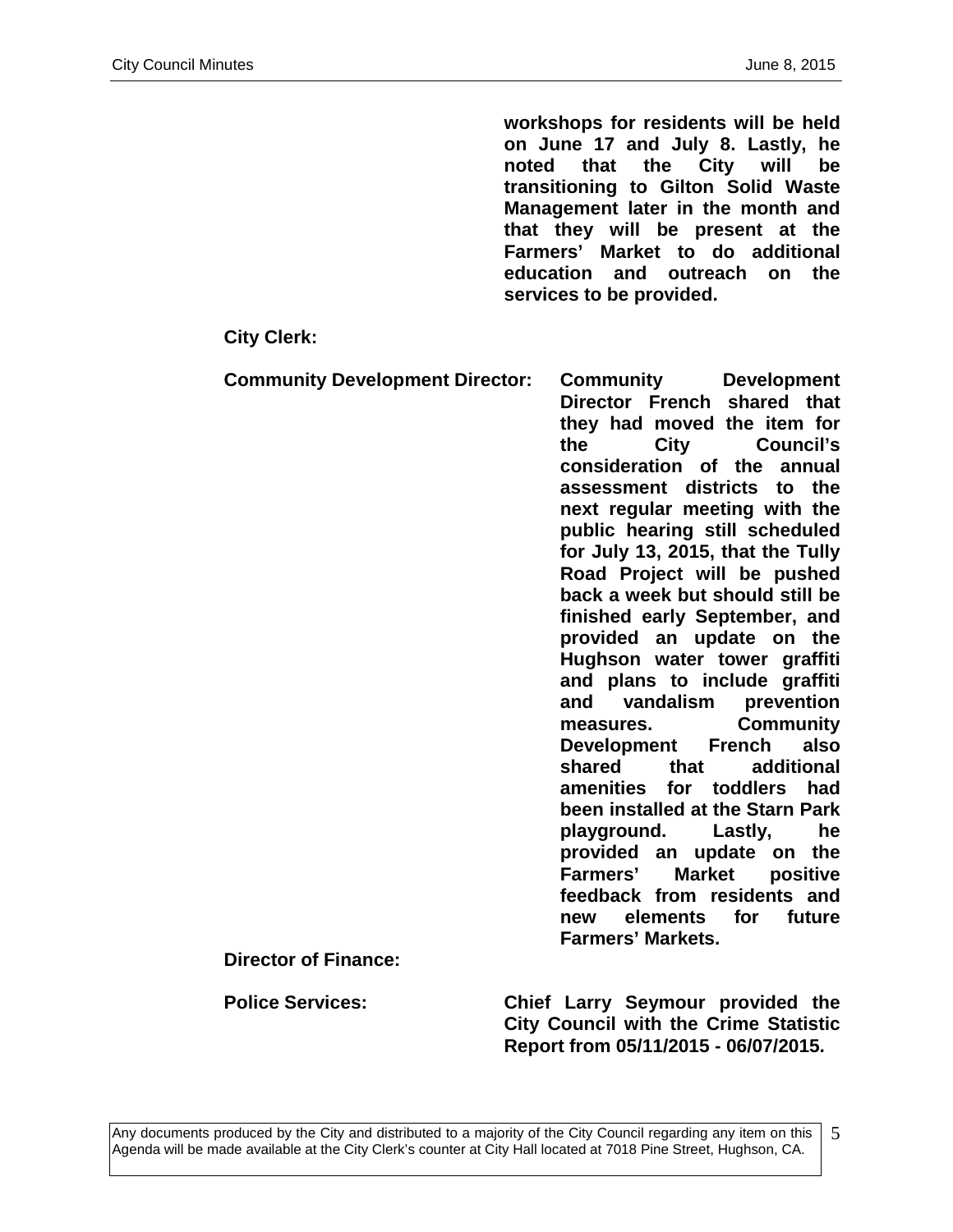**City Attorney: Attorney Schroeder announced that he would be absent at the City Council regular meeting on June 22, 2015 and that Deputy City Attorney Monica Streeter would be in attendance on his behalf.** 

**8.2:** Council Comments: (Information Only – No Action)

**Council member Hill provided updates on his attendance at the Hughson Farmers' Market as well as the Hughson's Concert Series.**

**Council member Silva provided and update on her attendance at the Hughson Farmers Market and a Stanislaus Council of Government meeting**

**Council member Carr updated the rest of the City Council and the public on the increase in mosquitoes in the region in comparison to last year. He also instructed the public to call Turlock Mosquito Abatement District at (209) 634- 1234 for any services needed or to report issues.**

**Mayor Pro Tem Young thanked staff for the detailed Preliminary Budget. He also mentioned the increase in activity in the downtown area and thanked staff for promoting Hughson in such a positive way.** 

**8.3:** Mayor's Comments: (Information Only – No Action)

#### **9. CLOSED SESSION TO DISCUSS THE FOLLOWING: 8:04 P.M**

**9.1: PUBLIC EMPLOYEE PERFORMANCE EVALUATION** pursuant to Government Code Section 54957:

Title: City Manager

#### **10. REPORT FROM CLOSED SESSION:**

**No reportable action was taken.**

#### **ADJOURNMENT:**

#### **CARR/HILL motion passes to adjourn the meeting at 8:05 P.M.**